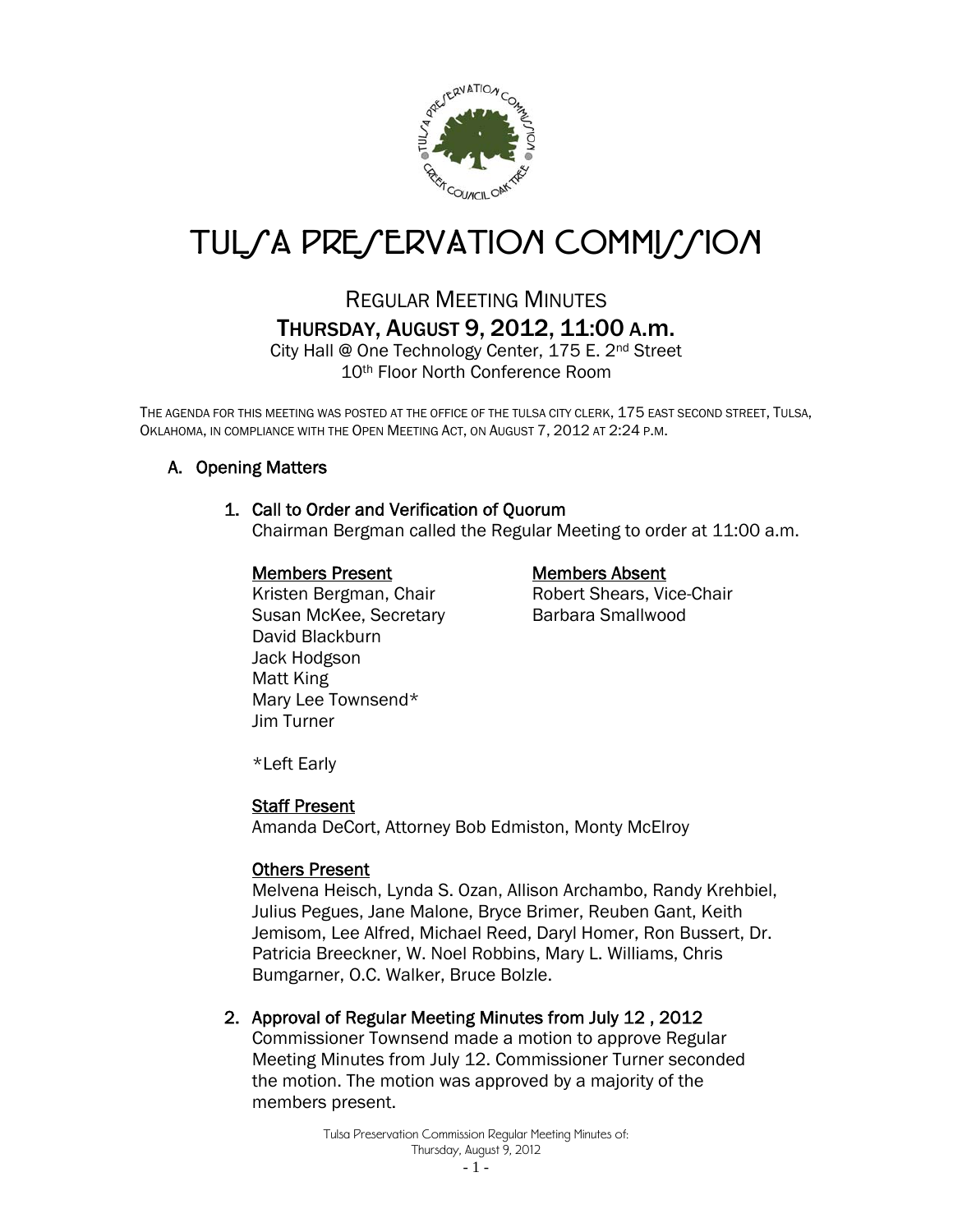# Vote: Regular Meeting Minutes from July 12, 2012

| In Favor             | <b>Opposed</b> | <b>Abstaining</b> | <b>Not Present</b> |
|----------------------|----------------|-------------------|--------------------|
| 1. Bergman           | None           | 1. Hodgson        | None               |
| $\sim$ $\sim$ $\sim$ |                |                   |                    |

- 2. Blackburn
- 3. King
- 4. McKee
- 5. Townsend
- 6. Turner

# 3. Approval of Regular Meeting Minutes from July 24, 2012

Commissioner Townsend made a motion to approve Regular Meeting Minutes from July 24. Commissioner Turner seconded the motion. The motion was approved by a majority of the members present.

# Vote: Regular Meeting Minutes from July 24, 2012

| In Favor | <u>Opposed</u> | Abstaining | <b>Not Present</b> |
|----------|----------------|------------|--------------------|
|          |                |            |                    |

1. Bergman None 1. Hodgson None 2. Blackburn 2. Turner

- 3. King 4. McKee
- 5. Townsend

# 4. Disclosure of Conflicts of Interest

 No one reported a conflict of interest with the proposals on the agenda.

# B. Actionable Items

# 1. Review of Tulsa Race Riot of 1921 National Register Nomination Lynda Ozan, State Historic Preservation Office.

Chairman Bergman stated that this is Tulsa's first National Register district to be nominated at the National level of significance. She noted that the name of the district was changed to reflect the Tulsa Race Riot after feedback received at the public meeting held at the Cultural Center on July 31. She introduced Lynda Ozan from the Oklahoma State Historic Preservation Office.

Ms. Ozan outlined the nomination process for the Tulsa Race Riot of 1921 to the National Register and presented the criteria and methodology involved.

Following the presentation and discussion among Commissioners, Commissioner Turner made a motion to find the Tulsa Race Riot of 1921 Historic District eligible for listing in the National Register of Historic Places under Criterion A, as stated in the Nomination Report, and forward the nomination the State Historic Preservation Review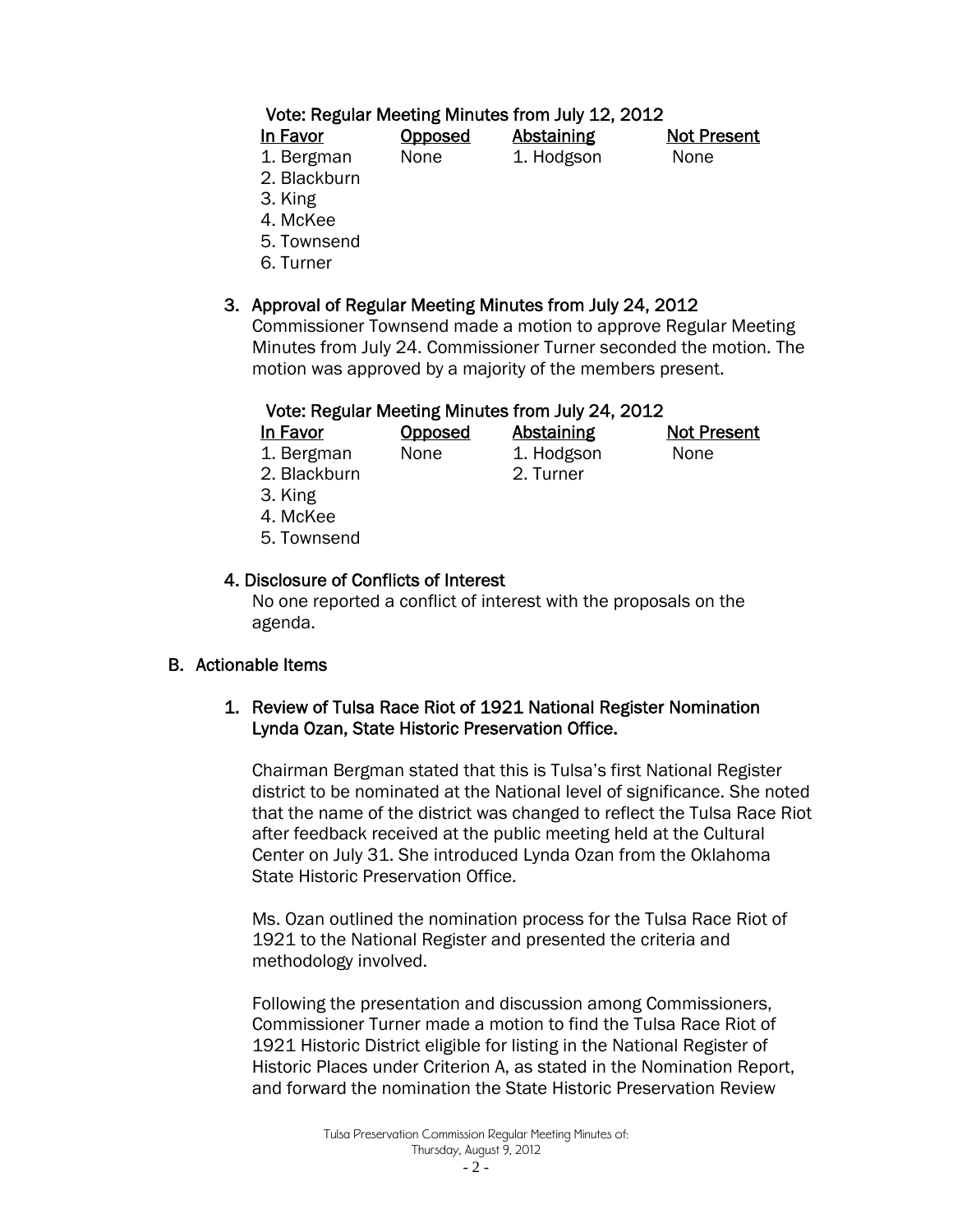Committee for their consideration. Commissioner Hodgson seconded the motion. Chairman Bergman asked for a vote on the motion.

# Vote: Tulsa Race Riot of 1921 National Register Nomination

In Favor Opposed Abstaining Not Present

1. Bergman None None None

2. Blackburn

3. Hodgson

4. King

- 5. McKee
- 6. Townsend

7. Turner

The motion was Approved Unanimously.

A member of the audience asked if questions and comments would be received from the public. Chairman Bergman entertained questions from interested parties in attendance, several of whom expressed frustration with the district boundaries. Discussion ensued. Chairman Bergman explained that the properties included in the final draft of the nomination are what the National Park Service will accept. Melvena Heisch, Deputy State Historic Preservation Officer, stated that if new information comes to light, a nomination can be amended in the future; however, any properties included still have to meet the National Park Service's criteria for eligibility.

# 2. COA-12-031/ 1141 N. Cheyenne Avenue (Brady Heights)

Applicant: Nicole Nascenzi & Bryce Brimer COA Subcommittee Review Date: None

Request:

Replace attic dormer storm windows (non original) with custom wood ventilation louvers.

Monty McElroy presented Ms. Nascenzi and Mr. Brimer's Certificate of Appropriateness application to the Commission and read the applicable guidelines for this district. Mr. Brimer was present to answer questions.

Commissioner Townsend made a motion to approve the application. Commissioner King seconded the motion. Chairman Bergman asked for a vote on the motion.

# Vote: 1141 N. Cheyenne Avenue (Brady Heights) In Favor Opposed Abstaining Not Present

| 1. Bergman   | None | None | None |
|--------------|------|------|------|
| 2. Blackburn |      |      |      |

3. Hodgson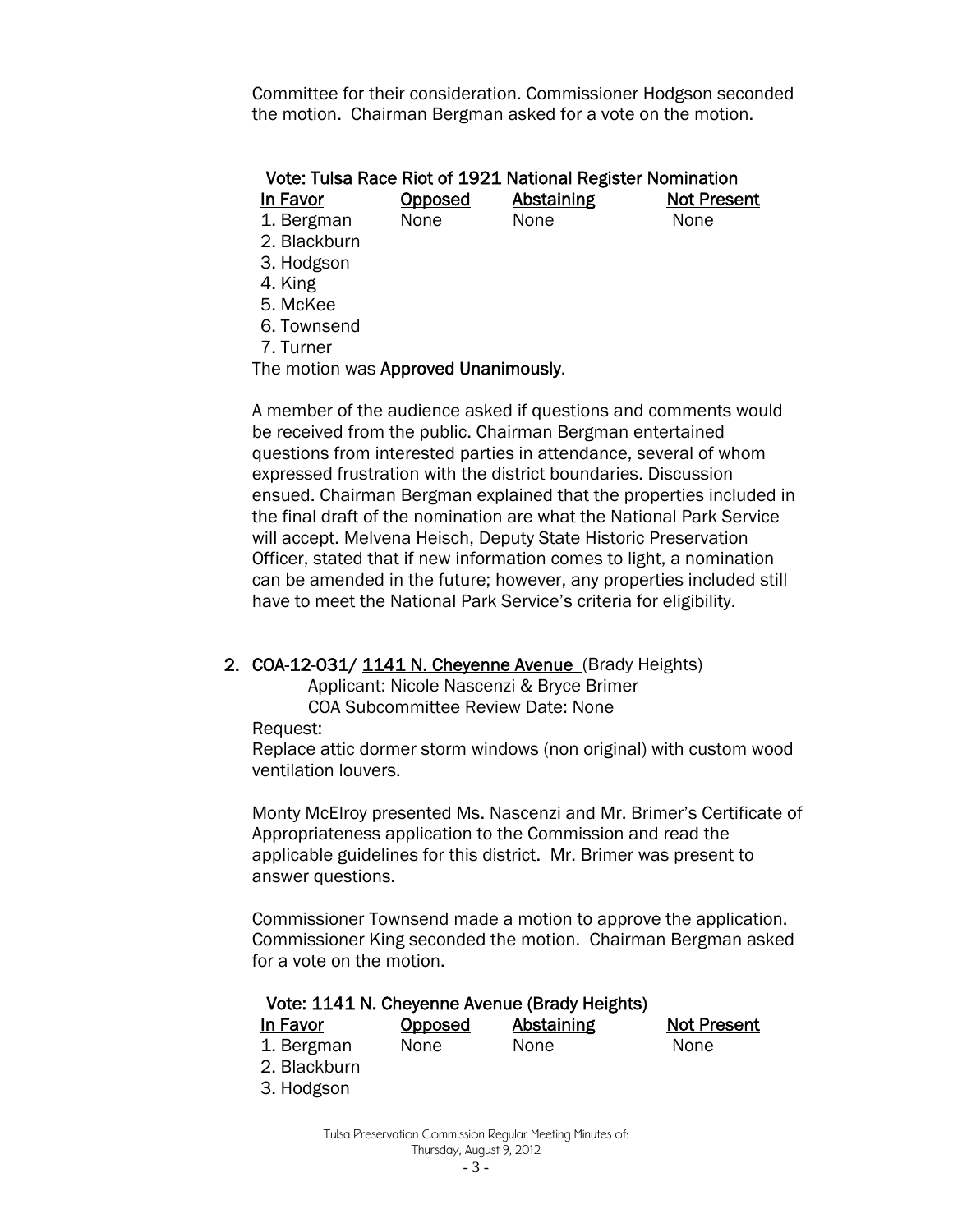- 4. King
- 5. McKee
- 6. Townsend
- 7. Turner

The motion was Approved Unanimously. Guidelines cited: Windows and Doors, Preferred Option, 1, Second Preference 1 and 3; Accessories, 1; Roofs, Preferred Option, 1, Second Option, 1.

#### 3. COA-12-032/ 1620 S. Victor Avenue (Yorktown)

 Applicant: Sam Daniel  *COA Subcommittee Review Date: None Work completed prior to COA application* 

Request:

Construct concrete sidewalks with steps to connect front porch steps to driveway and to city sidewalks.

Monty McElroy presented Mr. Daniel's Certificate of Appropriateness application to the Commission and read the applicable guidelines for this district. Mr. Daniel was not present. Commissioner Turner noted that if the application had been made before the work was completed the Commission would have required bulkheads, which are traditionally present in Yorktown.

Commissioner Townsend made a motion to approve the application. Commissioner King seconded the motion. Chairman Bergman asked for a vote on the motion.

| Vote: 1620 S. Victor Avenue (Yorktown) |  |  |  |
|----------------------------------------|--|--|--|
|----------------------------------------|--|--|--|

| In Favor   | <b>Opposed</b> | Abstaining | <b>Not Present</b> |
|------------|----------------|------------|--------------------|
| 1. Bergman | 1. McKee       | None       | None               |

- 2. Blackburn
- 3. Hodgson
- 4. King
- 6. Townsend
- 7. Turner

The motion was Approved by Majority of members present and voting. Guideline cited: B.1.1.2.

# C. Reports

# 1. Staff Report

Amanda DeCort reported that the Tulsa Metropolitan Area Planning Commission forwarded the Unified Design Guidelines to the City Council with the recommendation that they be approved and adopted. She is meeting later today with the Tulsa City Council Urban and Economic Development Committee to give an overview of the Guidelines.